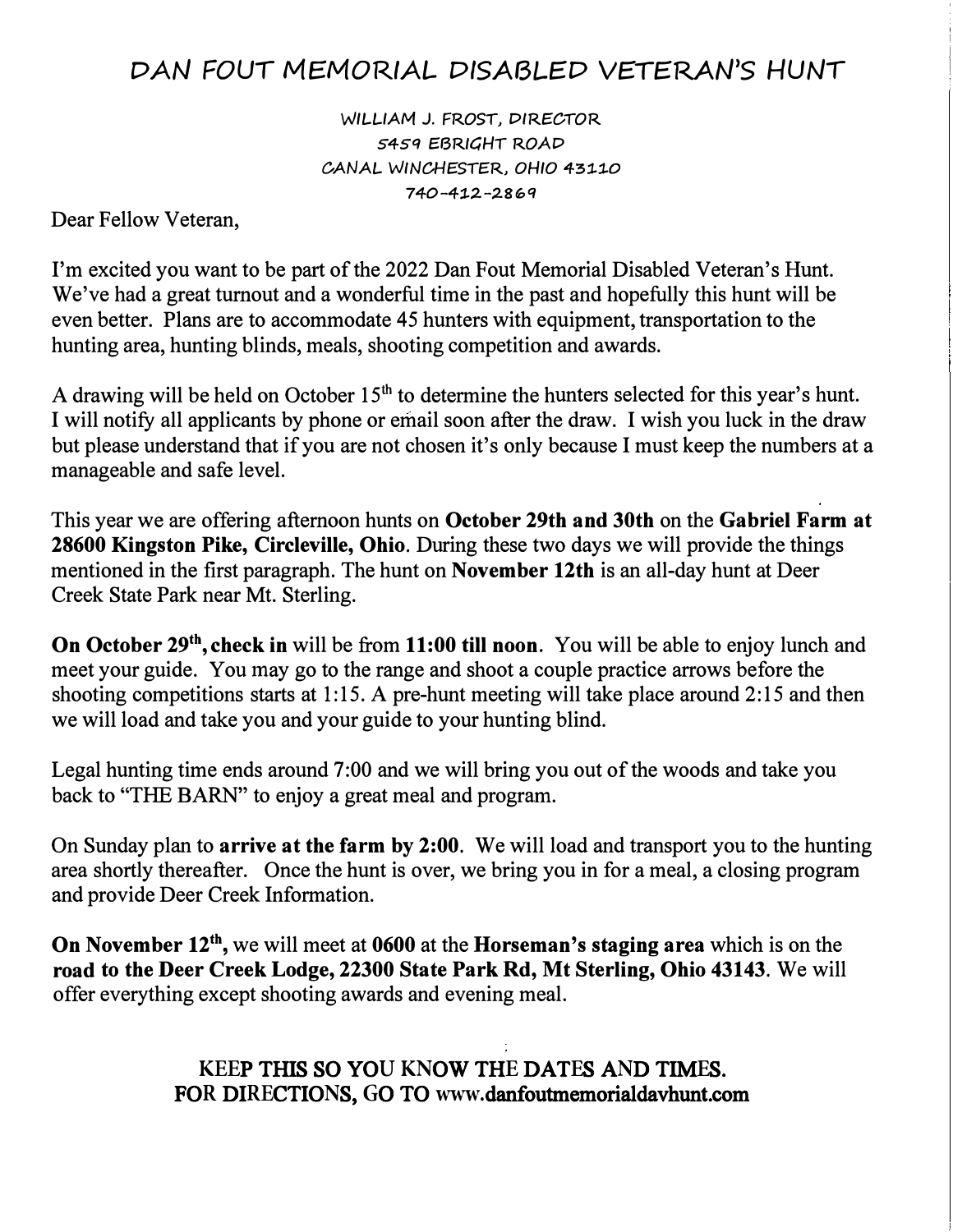## FELLOW VETERANS AND VOLUNTEERS

I WANT "THE HUNT" TO BE FUN, ENJOYABLE AND SAFE.

THE NUMBER ONE PRIORITY IS SAFETY.

IF YOU REMEMBER IN 2021, I SAID:

RULE #1. STAY IN YOUR BLIND. DON'T GO WANDERING AROUND IN THE WOODS!

RULE #2. STAY IN YOUR BLIND. DON'T GO WANDERING AROUND IN THE WOODS!

RULE #3. STAY IN YOUR BLIND. **DON'T GO WANDERING AROUND IN THE WOODS.** 

# **CONSIDER THIS A FAIR WARNING**

ANYONE THAT GETS OUT OF THE BLIND AND GOES

MORE THAN 10 YARDS AWAY FROM THE BLIND

WILL BE BREAKING RULES 1-2 & 3. YOU WILL BE

TOLD TO LEAVE AND NEVER COME BACK.

I CERTAINLY HOPE I HA VE MADE THIS CLEAR.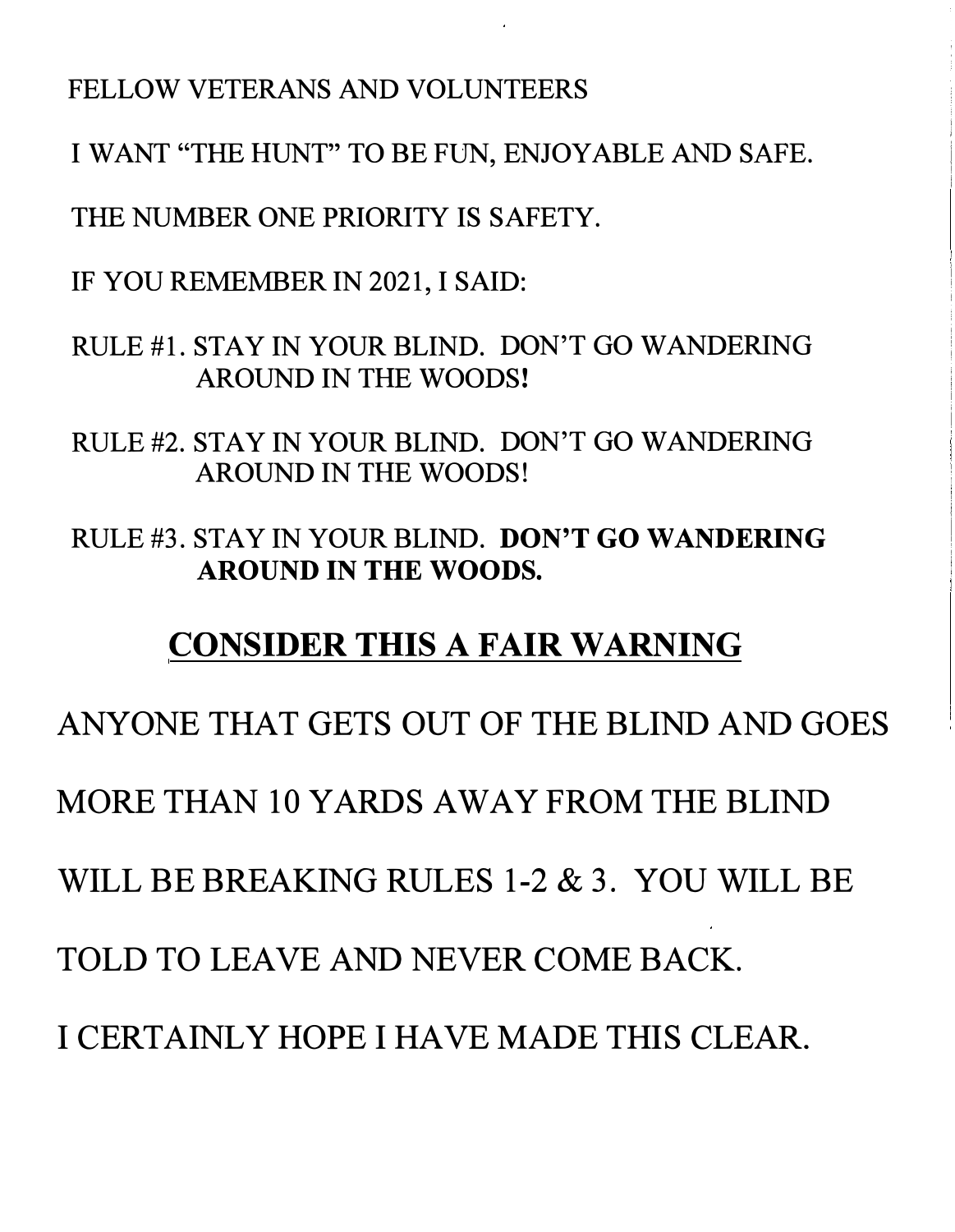## **VETERAN HUNTER APPLICATION**

| Please complete and submit on or before 10/12 by mail. |                                                                                                                                                                                                      |  |                 |  |
|--------------------------------------------------------|------------------------------------------------------------------------------------------------------------------------------------------------------------------------------------------------------|--|-----------------|--|
|                                                        |                                                                                                                                                                                                      |  |                 |  |
|                                                        |                                                                                                                                                                                                      |  |                 |  |
|                                                        | <u> 1989 - Andrea Santa Andrea Santa Andrea Santa Andrea Santa Andrea Santa Andrea Santa Andrea Santa Andrea San</u><br>PHONE $\qquad \qquad \text{CELL} \qquad \qquad \text{DOB} \qquad / \qquad /$ |  |                 |  |
|                                                        | EMAIL <b>EMAIL</b>                                                                                                                                                                                   |  |                 |  |
|                                                        | YOUR BRANCH OF SERVICE                                                                                                                                                                               |  |                 |  |
|                                                        | <b>CHECK HUNT OR HUNTS YOU WANT TO BE PART OF:</b>                                                                                                                                                   |  |                 |  |
|                                                        | OCTOBER 29 __________ OCTOBER 30 ___________ NOVEMBER 12 _________                                                                                                                                   |  |                 |  |
|                                                        | DO YOU HAVE LIMITED WALKING ABILITY?                                                                                                                                                                 |  | YES NO          |  |
| WILL YOU BE USING A WHEELCHAIR?                        |                                                                                                                                                                                                      |  | YES NO          |  |
|                                                        | IF "NO", PLAN TO BRING SEATING THAT WILL YOU MAKE COMFORTABLE.                                                                                                                                       |  |                 |  |
|                                                        | ARE YOU ABLE TO RIDE AN ATV OR 4-WHEELER? YES NO NO                                                                                                                                                  |  |                 |  |
|                                                        | ANY ALLERGIES (FOOD, MEDICATION, INSECT BITES, ETC)? YES ________ NO______                                                                                                                           |  |                 |  |
|                                                        |                                                                                                                                                                                                      |  |                 |  |
| DO YOU CARRY AN EPIPEN?                                |                                                                                                                                                                                                      |  | $YES$ NO $\_\_$ |  |
|                                                        | WILL YOU REQUIRE ANY SPECIAL MEDICAL ATTENTION DURING THE EVENT?                                                                                                                                     |  |                 |  |
|                                                        |                                                                                                                                                                                                      |  |                 |  |
|                                                        | OTHER THAN THE EVENT GUIDE WILL YOU NEED ADDITIONAL PERSON(S) TO                                                                                                                                     |  |                 |  |
|                                                        | ASSIST YOU WHILE HUNTING? YES____NO____ IF "YES" PLEASE HAVE                                                                                                                                         |  |                 |  |
|                                                        | <b>THEM COMPLETE</b> THE LAST PAGE OF THIS LETTER AND RETURN IT TO ME.                                                                                                                               |  |                 |  |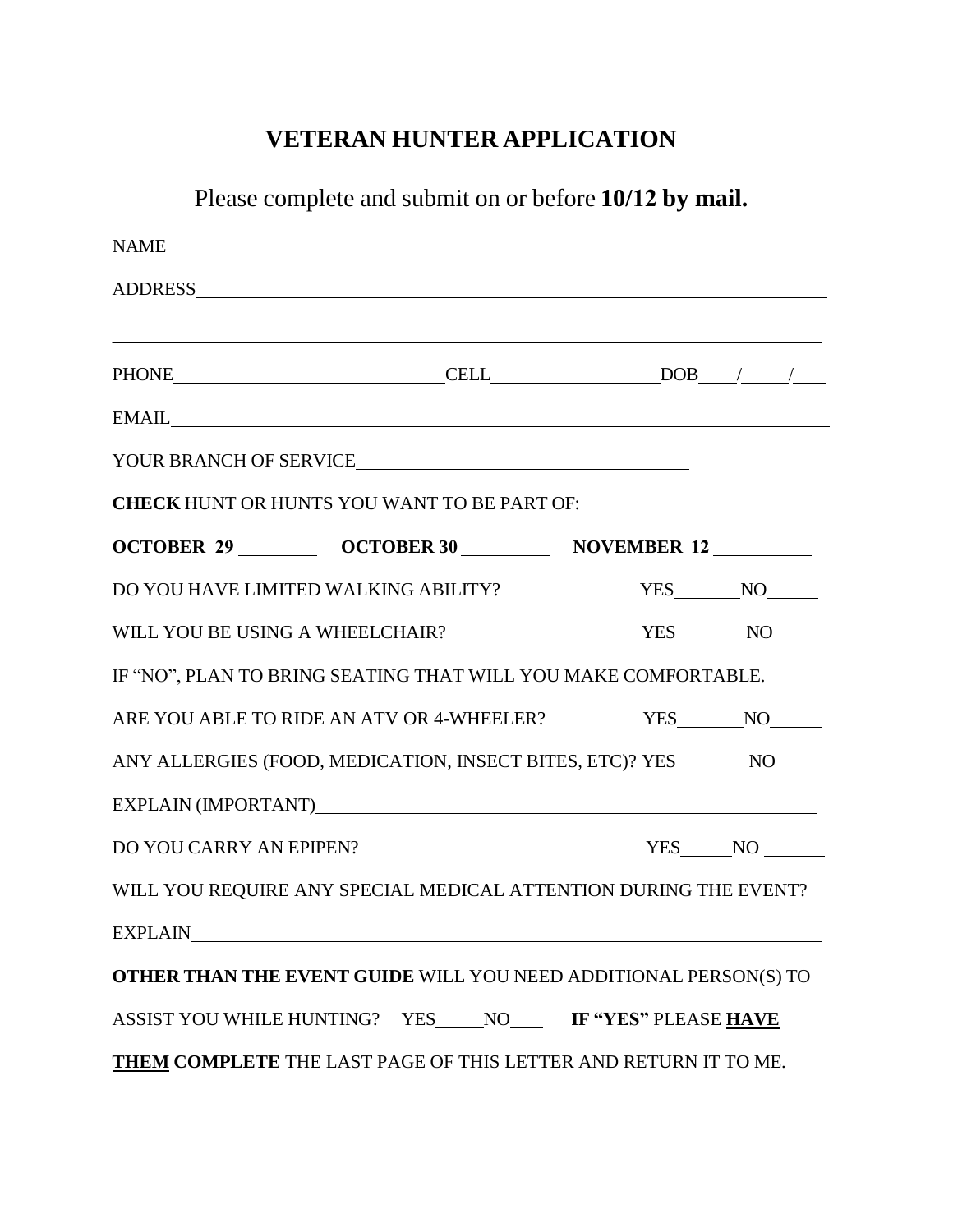### **EMERGENCY CONTACT NUMBERS**

| NAME           | <b>RELATIONSHIP</b> |              |  |
|----------------|---------------------|--------------|--|
| <b>ADDRESS</b> |                     |              |  |
| PHONE (C)      | н                   | <b>OTHER</b> |  |

#### **THIS IS AN ARCHERY HUNT**

| YOU MAY USE YOUR OWN EQUIPMENT OR A CROOSBOW WILL BE PROVIDED. |        |        |  |
|----------------------------------------------------------------|--------|--------|--|
| WILL YOU FURNISH YOUR OWN EQUIPMENT?                           |        | YES NO |  |
| DO YOU NEED ME TO PROVIDE A CROSSBOW?                          | YES NO |        |  |
| WILL YOU NEED A HAND CRANKING COCKING SYSTEM?                  | YES .  | NO.    |  |

**IF YOU ARE SELECTED FOR THE HUNT AND FIND IT IMPOSSIBLE TO ATTEND, PLEASE CALL ME (740-412-2869} AS SOON AS POSSIBLE. I'VE WORRIED AND HAD TO CALL ABOUT HUNTERS THAT DIDN'T SHOW UP IN THE PAST, PLUS I HAD A VOLUNTEER WAITING.** 

ALL PARTICIPANTS **MUST HA VE AN OHIO HUNTING LICENSE,** YOU CAN RECEIVE THEM FREE IF YOU'RE 100%. CONTACT ME FORAN APPLICATION IF YOU DON'T HAVE ONE. I WOULD SUGGEST YOU APPLY AS QUICKLY AS POSSIBLE BECAUSE IT HAS TO **GO TO THE VA** AND **THEN** ON **TO THE DIVISION OF WILDLIFE.WHEN YOU GO GET YOUR LICENSE, BESURE TO GET DEER TAGS.**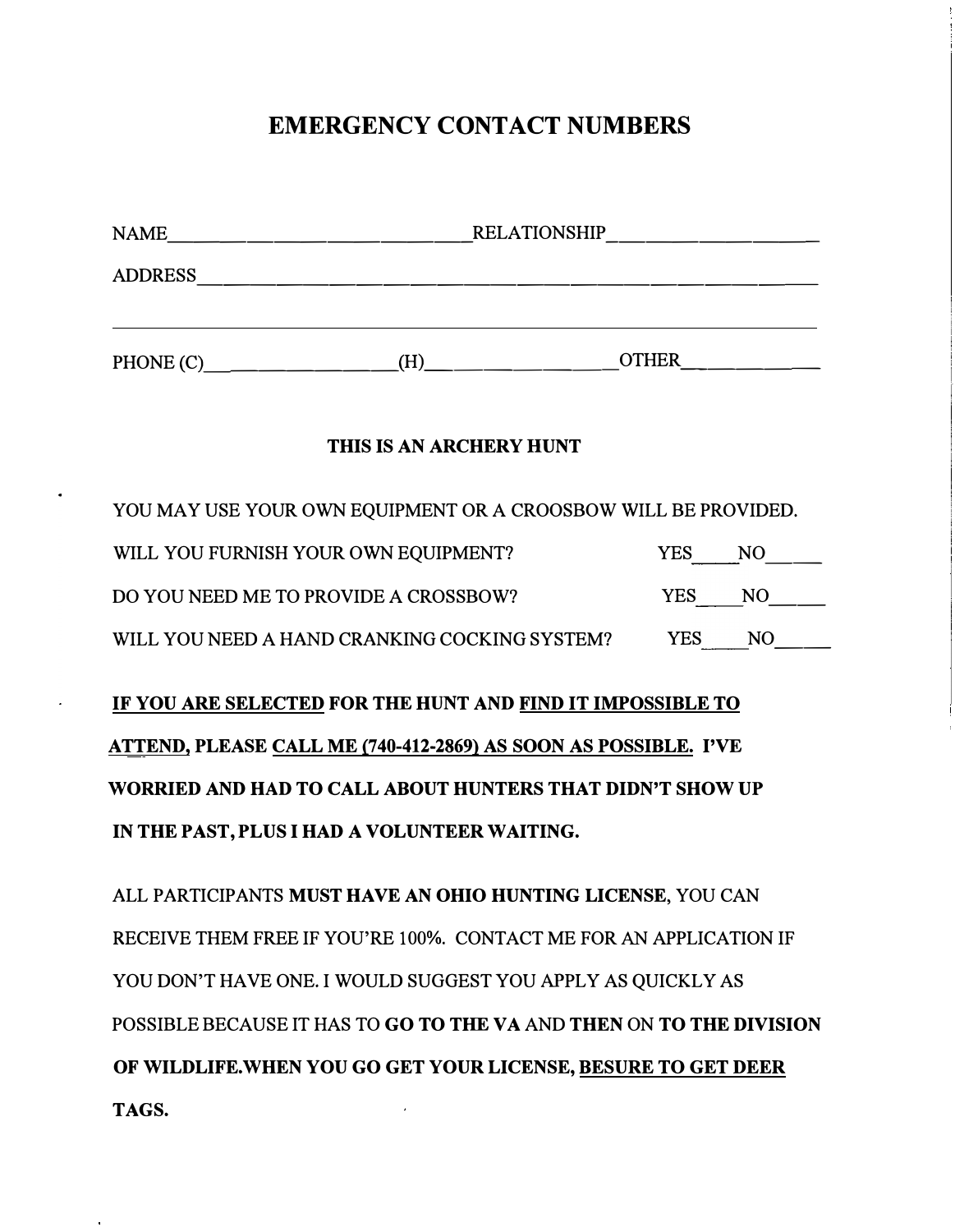#### **LIABILITY AND PHOTO/NEWS RELEASE FORM.**

I UNDERSTAND THIS VETERAN'S HUNT INVOLVES SOME RISK AND I WILL ASSUME RESPONSIBILITY FOR MY ACTIONS AND ANY INJURIES THAT MAY RESULT IN MY PARTICIPATION AT THIS EVENT. I WAIVE AND RELEASE THE DIRECTOR, OUR HOSTS, OTHER PARTICIPANTS, GUIDES, THE GABRIEL FARM, THE MULLINS FARM, THE DUMM FARM, DEER CREEK STATE PARK AND THE DIVISION OF WILDLIFE FOR ANY CLAIMS OR INJURIES INCURRED BYPARTICIPATION IN THIS EVENT.

IN ADDITION, I GRANT THE RELEASE OF MY NAME, VOICE OR PHOTOGRAPHS TO NEWSPAPERS, PUBLICATIONS AND OR AUDIO/VIDEO PRODUCTIONS.

SIGNATURE DATE

YOUR PROFILE INFORMATION WILL ENABLE US TO MAKE YOUR EXPERIENCE AN ENJOY ABLE, SAFE AND MEMORABLE ONE. ALL INFORMATION YOU PROVIDE WILL REMAIN CONFIDENCIAL AND USED ONLY FOR THE HUNT.

RETURN THIS COMPLETED PROFILE TO ME **NO LATER THAT OCTOBER 12TH.**

WILLIAM J. FROST 5459 EBRIGHT ROAD CANAL WINCHESTER, OHIO 43110

IF YOU HA VE ADDITIONAL QUESTIONS, COMMENTS OR CONCERNS, CALL ME AT (C) 740-412-2869 or wfrost81@gmail.com